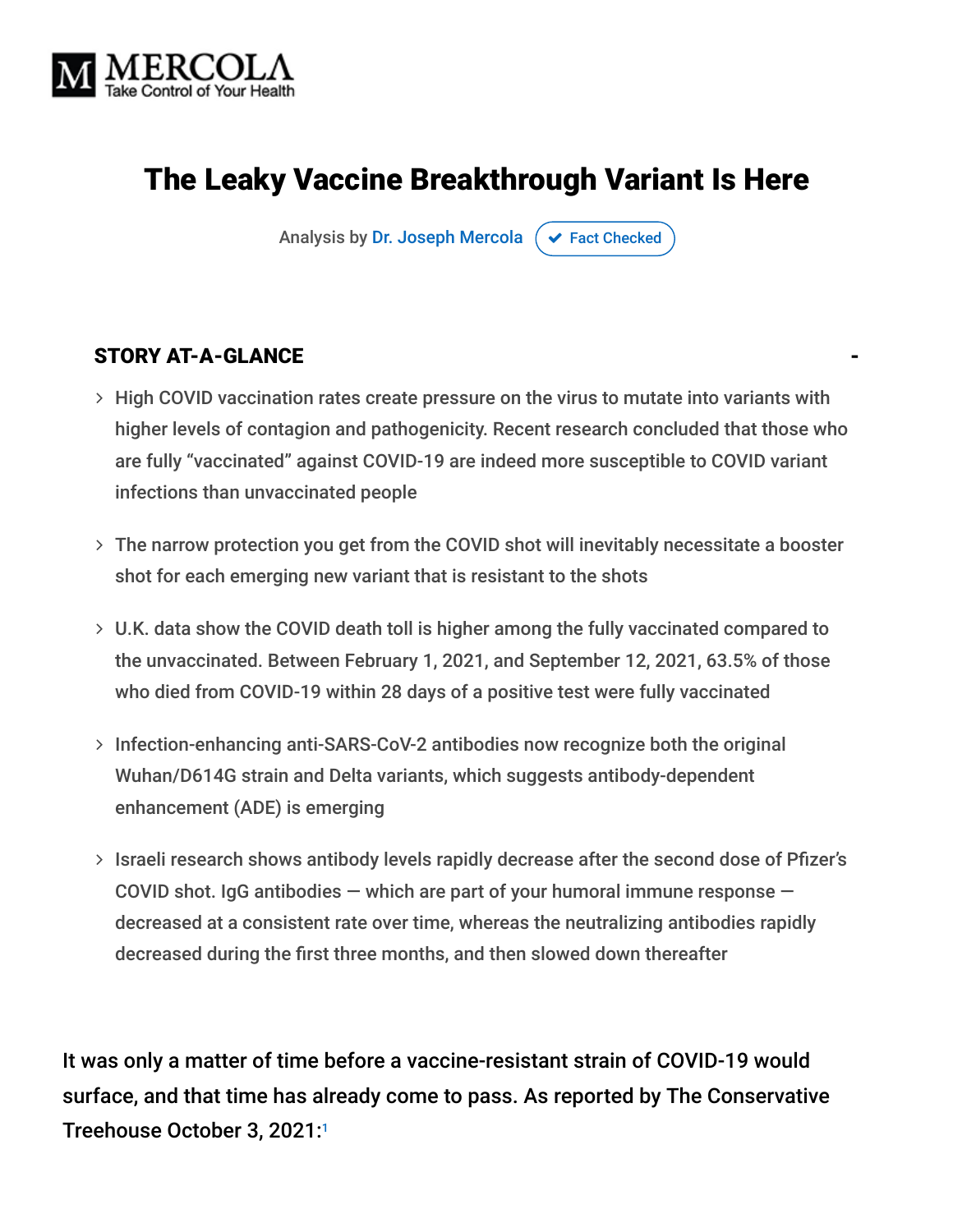"What this study<sup>2</sup> finds is exactly what vaccine developer Geert Vanden *Bossche (Belgium) has been predicting. The predominance of antibodyresistant SARS-Cov-2 variants in vaccine breakthrough cases from the San Francisco Bay Area, California …*

Dr. Vanden Bossche has been using Israeli data and showing<sup>3</sup> how the *widespread vaccination rates were creating pressure on the virus to mutate into variants with higher levels of contagion.*

*The unvaccinated group has been keeping the pressure down by defeating the virus and carrying natural immunity. However, as the unvaccinated population is increasingly made smaller, the pressure on the virus to mutate increases. Subsequently, these mutations stay at higher or more effective levels of infection."*

### Vaccine-Evading Variants Are Emerging

The study, posted on the preprint server medRxiv, August 25, 2021, concluded that those who are fully "vaccinated" against COVID-19 are in fact more susceptible to COVID variant infections than unvaccinated people.

Vanden Bossche's theory was that vaccine antibodies would suppress natural antibody responses, allowing variants to slip through, and this seems to be what's happening. As explained by The Conservative Treehouse October 3, 2021: 4

*"Among vaccinated individuals, a COVID variant virus is not recognized by the specialized antibodies provided by the vaccine, and the natural antibodies have been programmed to stand down."*

According to the authors of the study: 5

*"Associations between vaccine breakthrough cases and infection by SARS coronavirus 2 (SARS-CoV-2) variants have remained largely unexplored. Here we analyzed SARS-CoV-2 whole-genome sequences and viral loads from 1,373*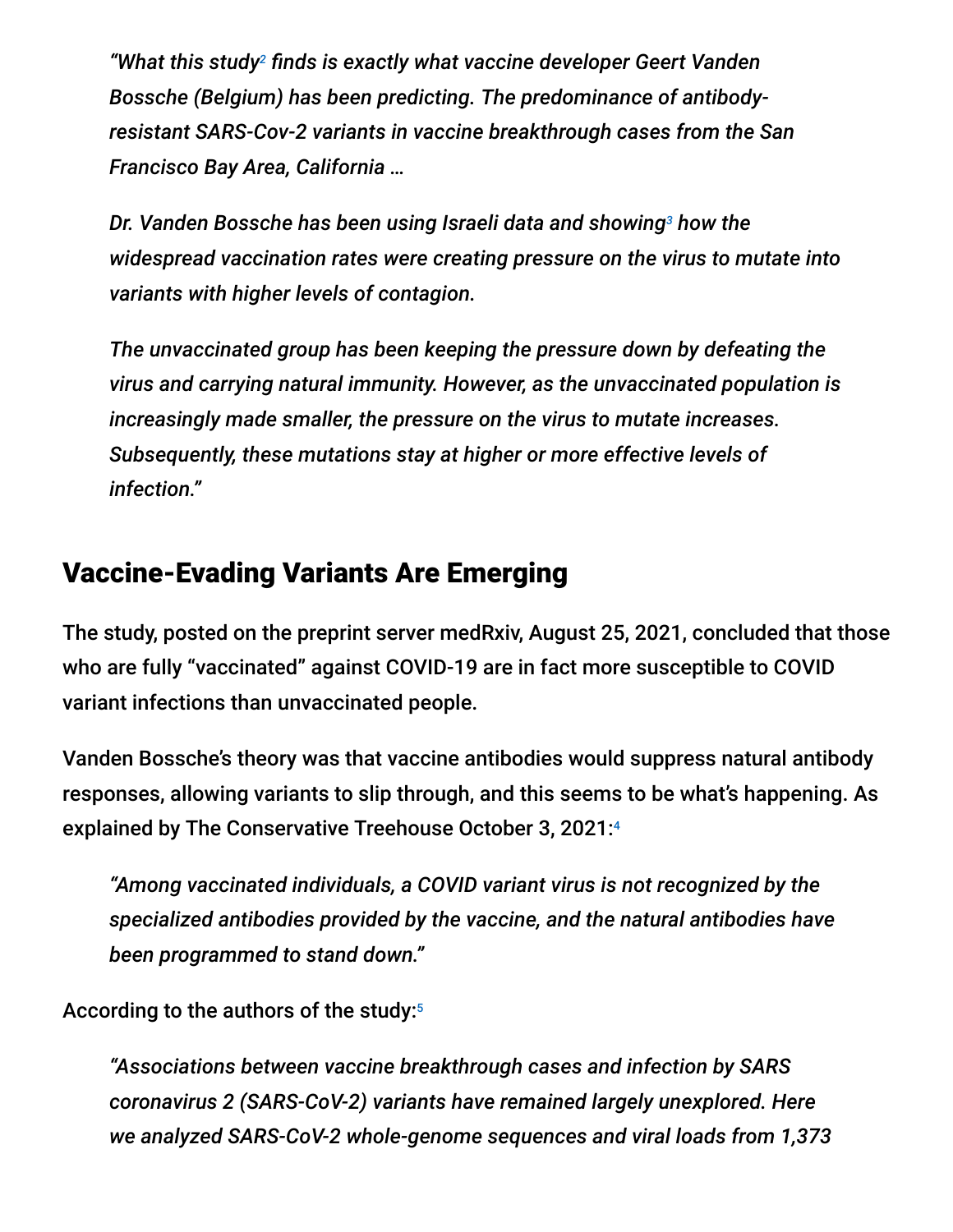*persons with COVID-19 from the San Francisco Bay Area from February 1 to June 30, 2021, of which 125 (9.1%) were vaccine breakthrough infections.*

*Fully vaccinated were more likely than unvaccinated persons to be infected by variants carrying mutations associated with decreased antibody neutralization (78% versus 48%), but not by those associated with increased infectivity (85% versus 77%) …*

*These findings suggest that vaccine breakthrough cases are preferentially caused by circulating antibody-resistant SARS-CoV-2 variants, and that symptomatic breakthrough infections may potentially transmit COVID-19 as efficiently as unvaccinated infections, regardless of the infecting lineage."*

"Be careful around vaccinated people, because they can carry a more resistant form of COVID-19," The Conservative Treehouse warns, adding that the narrow protection you get from the COVID shot will inevitably necessitate a booster shot for each emerging new variant that is resistant to the shots.

## UK Data Show Increased COVID Mortality Among Fully Vaxxed

British data also raise serious questions about the wisdom of this injection campaign. In its Technical Briefing 23,6 published September 17, 2021, Public Health England reveals data showing the COVID death toll is actually higher among the fully vaccinated compared to the unvaccinated.

Between February 1, 2021, and September 12, 2021, 157,400 fully vaccinated patients (26.52% of total cases) were diagnosed with a Delta variant. Among the unvaccinated, there were 257,357 Delta variant cases (43.36% of total cases).

However, while Delta infections were far more prevalent among the unvaccinated, these patients also had better outcomes. In all, 63.5% of those who died from COVID-19 within 28 days of a positive test were fully vaccinated (1,613 compared to 722 in the unvaccinated group).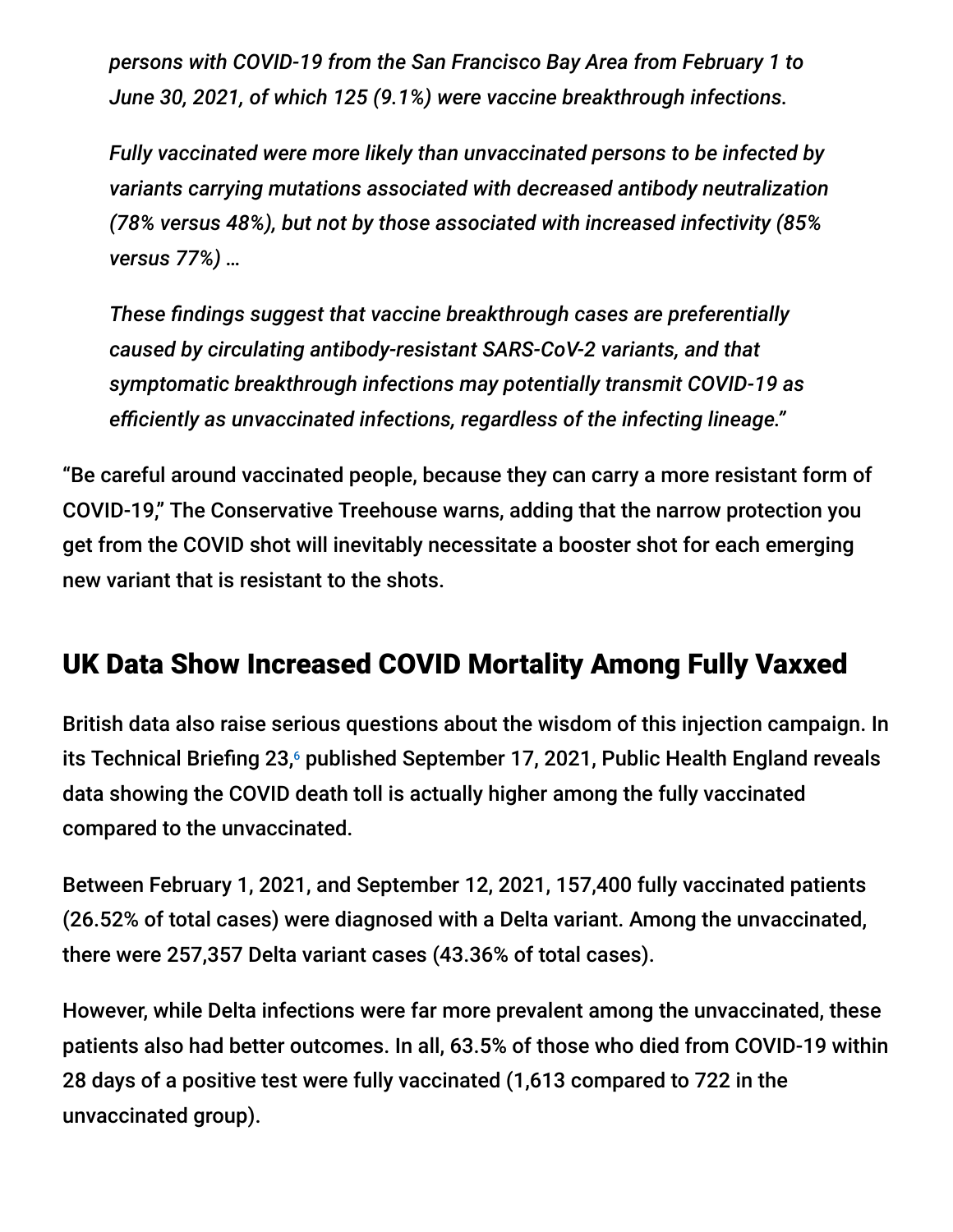### More Signs of Antibody-Dependent Enhancement

In a letter to the editor of the Journal of Infection, $\overline{\ }$  published August 9, 2021, three researchers point out that "infection-enhancing anti-SARS-CoV-2 antibodies recognize both the original Wuhan/D614G strain and Delta variants," which suggests antibodydependent enhancement (ADE) is emerging. According to the authors: 8

*"Antibody dependent enhancement (ADE) of infection is a safety concern for vaccine strategies. In a recent publication, Li et al. (Cell 184 :4203–4219, 2021) have reported that infection-enhancing antibodies directed against the Nterminal domain (NTD) of the SARS-CoV-2 spike protein facilitate virus infection in vitro, but not in vivo.*

*However, this study was performed with the original Wuhan/D614G strain. Since the Covid-19 pandemic is now dominated with Delta variants, we analyzed the interaction of facilitating antibodies with the NTD of these variants … [W]e show that enhancing antibodies have a higher affinity for Delta variants than for Wuhan/D614G NTDs …*

*As the NTD is also targeted by neutralizing antibodies, our data suggest that the balance between neutralizing and facilitating antibodies in vaccinated individuals is in favor of neutralization for the original Wuhan/D614G strain.*

*However, in the case of the Delta variant, neutralizing antibodies have a decreased affinity for the spike protein, whereas facilitating antibodies display a strikingly increased affinity. Thus, ADE may be a concern for people receiving vaccines based on the original Wuhan strain spike sequence (either mRNA or viral vectors)."*

As noted by independent journalist Sharyl Attkisson,<sup>9</sup> "Despite the fact that multiple medical authorities predicted, told us, and hoped, ADE would not impact Covid-19 vaccines, data from the study indicates it has done just that."

#### Antibody Levels Decrease After Second Dose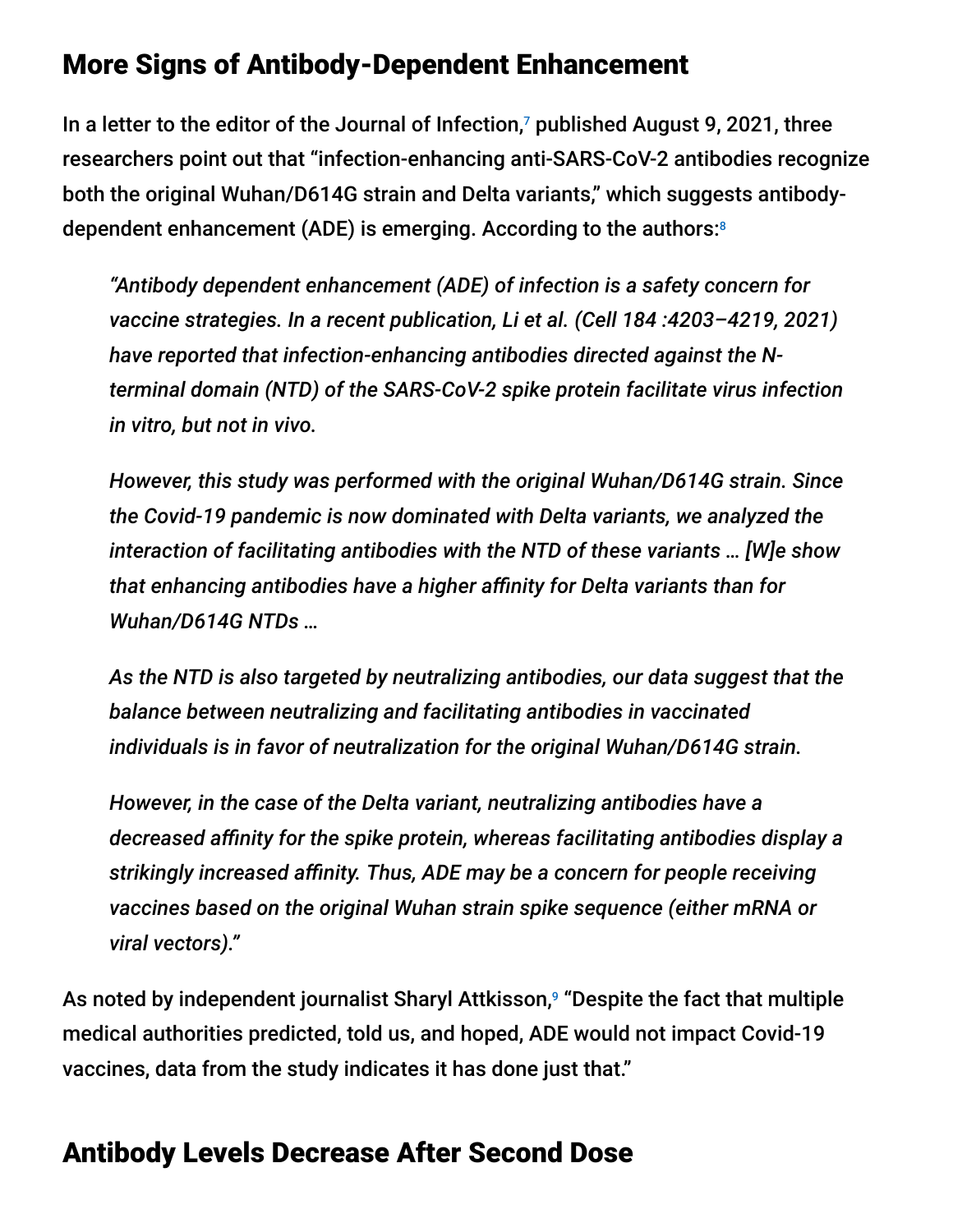While you're not considered "fully vaccinated" until 14 days after your first dose of Janssen's or AstraZeneca's shot, or second dose of Moderna's or Pfizer's, a recent Israeli study found antibody levels actually decrease after the second dose of Pfizer's COVID shot. The findings were reported by The Jerusalem Post, October 7, 2021:<sup>10</sup>

*"Antibody levels decrease rapidly after two doses of the Pfizer coronavirus* vaccine, a study<sup>11</sup> by researchers at the Sheba Medical Center published ... in *the New England Journal of Medicine …*

*The research also showed the probability that different groups of individuals based on age and general health status — will find themselves below a certain antibody threshold after a period of six months."*

In all, 4,868 staff members at the Sheba Medical Center participated in the study, 12 undergoing monthly serological tests to measure their antibodies for up to six months after their second Pfizer shot.

Everyone, regardless of age or gender, saw a rapid decline in their antibodies after the second dose. IgG antibodies — which are part of your humoral immune response decreased at a consistent rate over time, whereas the neutralizing antibodies rapidly decreased during the first three months, and then slowed down thereafter. According to the authors:13

*"Although IgG antibody levels were highly correlated with neutralizing antibody titers (Spearman's rank correlation between 0.68 and 0.75), the regression relationship between the IgG and neutralizing antibody levels depended on the time since receipt of the second vaccine dose …*

*The highest titers after the receipt of the second vaccine dose (peak) were observed during days 4 through 30, so this was defined as the peak period.*

*The expected geometric mean titer (GMT) for IgG for the peak period, expressed as a sample-to-cutoff ratio, was 29.3. A substantial reduction in the IgG level each month, which culminated in a decrease by a factor of 18.3 after 6 months, was observed.*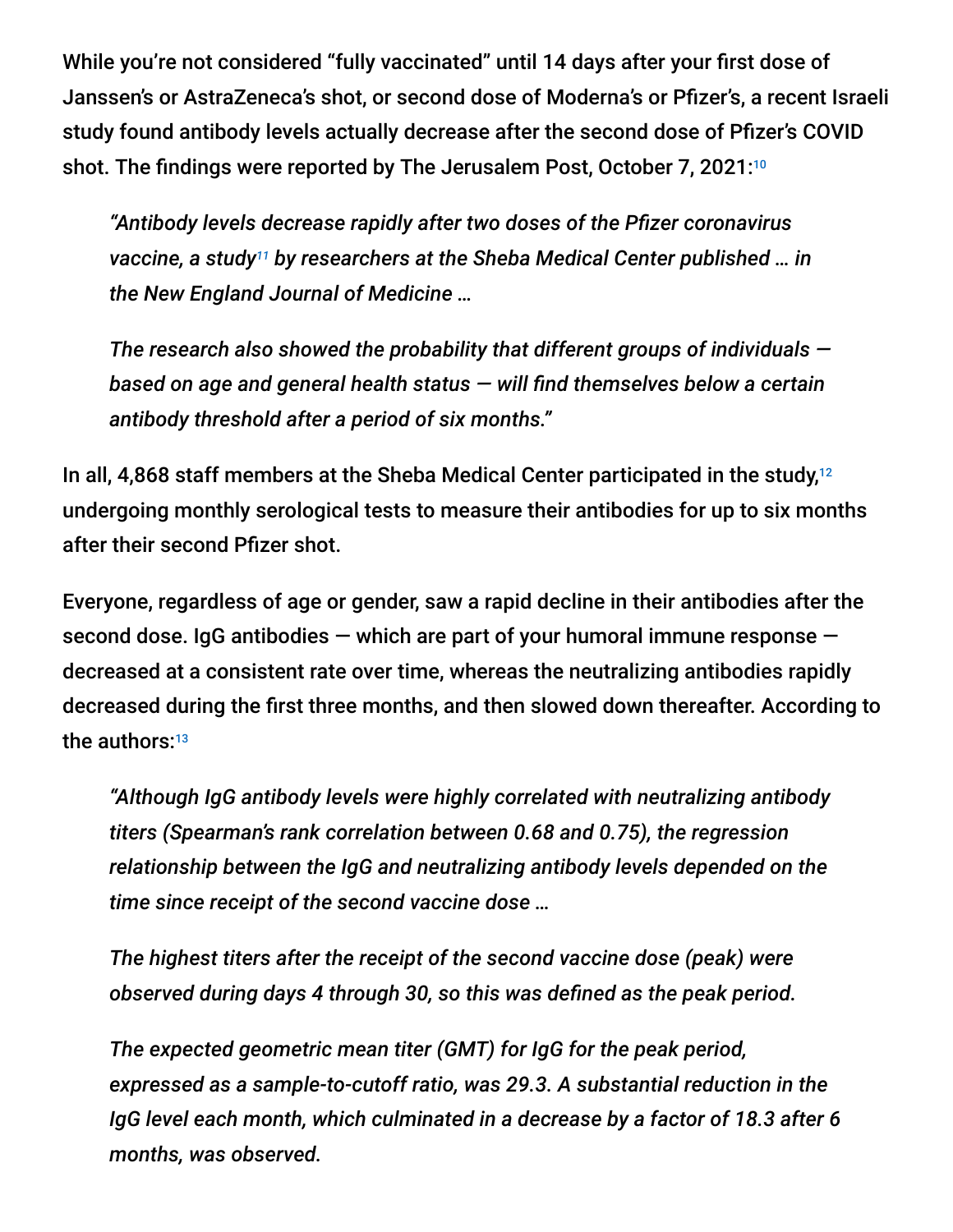*Neutralizing antibody titers also decreased significantly, with a decrease by a factor of 3.9 from the peak to the end of study period 2, but the decrease from the start of period 3 onward was much slower, with an overall decrease by a factor of 1.2 during periods 3 through 6. The GMT of neutralizing antibody, expressed as a 50% neutralization titer, was 557.1 in the peak period and decreased to 119.4 in period 6 ...*

*Six months after receipt of the second dose, neutralizing antibody titers were substantially lower among men than among women, lower among persons 65 years of age or older than among those 18 to less than 45 years of age, and lower among participants with immunosuppression than among those without immunosuppression."*

## COVID-19 Unrelated to Jab in 68 Countries, 2,947 US Counties

The Israeli findings above can help explain the findings of a study $14$  published September 30, 2021, in the European Journal of Epidemiology, which found no relationship between COVID-19 cases and levels of vaccination in 68 countries worldwide and 2,947 counties in the U.S. If anything, areas with high vaccination rates had slightly higher incidences of COVID-19. According to the authors: 15

*"[T]he trend line suggests a marginally positive association such that countries with higher percentage of population fully vaccinated have higher COVID-19 cases per 1 million people."*

Iceland and Portugal, for example, where more than 75% of their populations are fully vaccinated, had more COVID-19 cases per 1 million people than Vietnam and South Africa, where only about 10% of the populations are fully vaccinated. 16

Data from U.S. counties showed the same thing. New COVID-19 cases per 100,000 people were "largely similar," regardless of the percentage of a state's population that was fully vaccinated.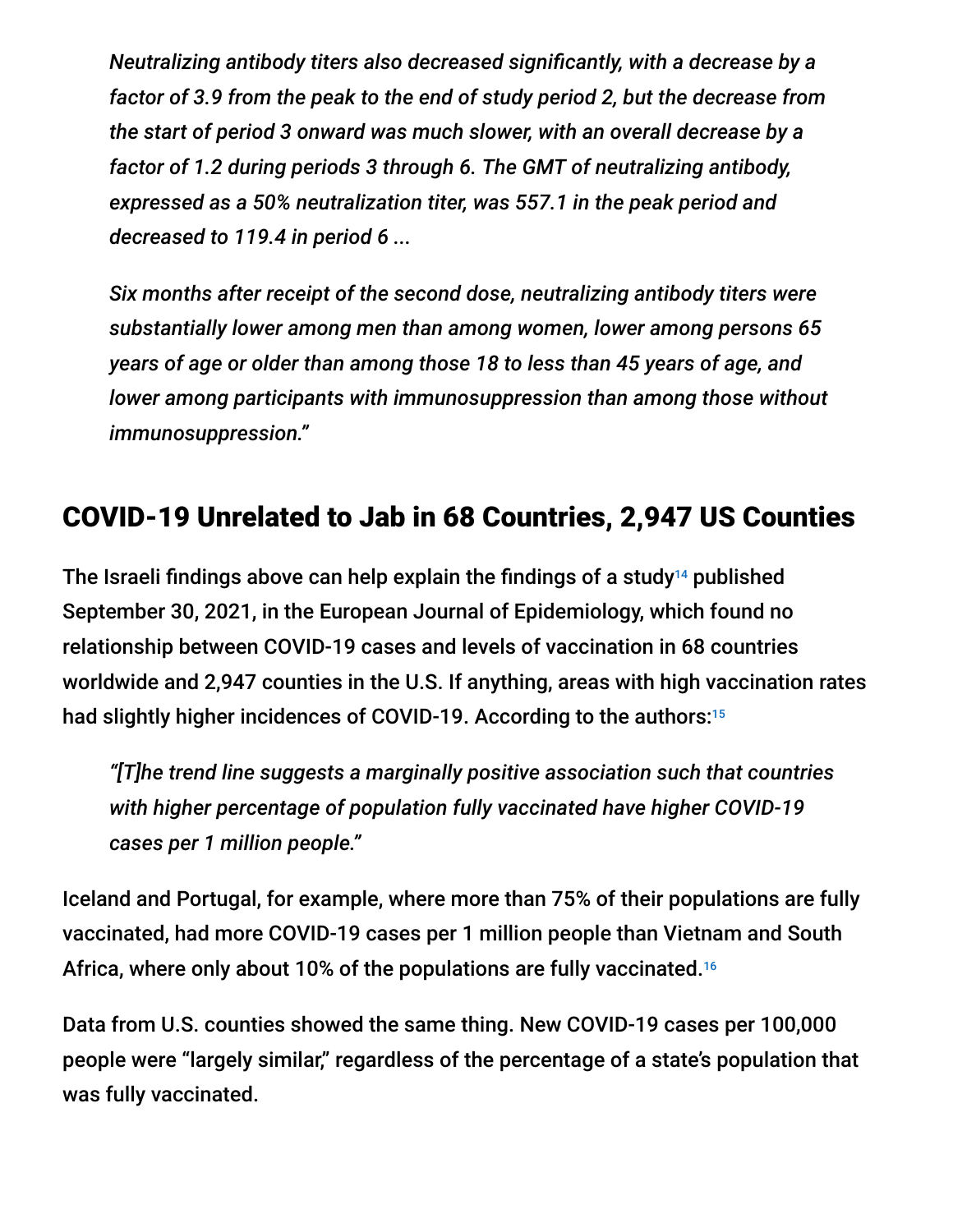"There … appears to be no significant signaling of COVID-19 cases decreasing with higher percentages of population fully vaccinated," the authors wrote. $^{17}$  Notably, out of the five U.S. counties with the highest vaccination rates — ranging from 84.3% to 99.9% fully vaccinated — four of them were on the U.S. Centers for Disease Control and Prevention's "high transmission" list. Meanwhile, 26.3% of the 57 counties with "low transmission" have vaccination rates below 20%.

The study even accounted for a one-month lag time that could occur among the fully vaccinated, since it's said that it takes two weeks after the final dose for "full immunity" to occur. Still, "no discernable association between COVID-19 cases and levels of fully vaccinated" was observed. 18

## Key Reasons Why Reliance on Jabs Should Be Reexamined

The study summed up several reasons why the "sole reliance on vaccination as a primary strategy to mitigate COVID-19" should be reevaluated. For starters, the jab's effectiveness is rapidly waning.

"A substantial decline in immunity from mRNA vaccines six months' post immunization has … been reported," the researchers noted, adding that even severe hospitalization and death from COVID-19, which the jabs claim to protect against, have increased from 0.01% to 9% and 0% to 15.1%, respectively, among the fully vaccinated from January 2021 to May 2021. 19

If the jabs work as advertised, why haven't these rates continued to rise instead of fall? "It is also emerging," the researchers noted, "that immunity derived from the Pfizer-BioNTech vaccine may not be as strong as immunity acquired through recovery from the COVID-19 virus." 20

**16 Natural immunity confers longer lasting and<br>
<b>SPR ATE:** The protection against infection symptoms **stronger protection against infection, symptomatic disease and hospitalization caused by the Delta variant**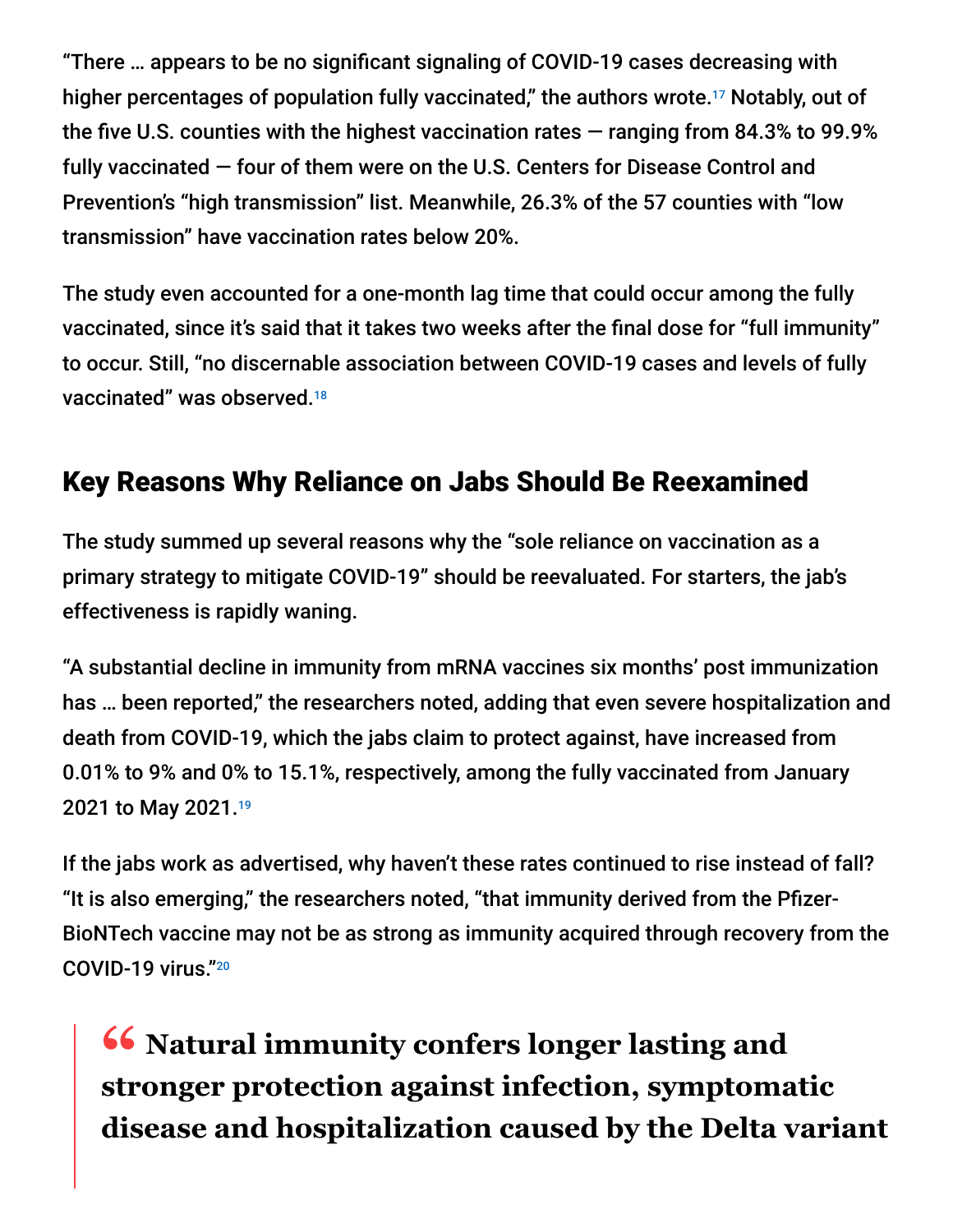# **of SARS-CoV-2, compared to the BNT162b2 two-dose vaccine-induced immunity. ~ T. Patalon et.al. August <sup>2021</sup>"**

For instance, a retrospective observational study published August 25, 2021, revealed that natural immunity is superior to immunity from COVID-19 jabs. According to the authors: 21

*"This study demonstrated that natural immunity confers longer lasting and stronger protection against infection, symptomatic disease and hospitalization caused by the Delta variant of SARS-CoV-2, compared to the BNT162b2 twodose vaccine-induced immunity."*

## Reinfection Is Very Rare

The fact is, while breakthrough cases continue among those who have gotten one or more COVID-19 injections, it's extremely rare to get COVID-19 after you've recovered from the infection. How rare? Researchers from Ireland conducted a systematic review including 615,777 people who had recovered from COVID-19, with a maximum duration of follow-up of more than 10 months. 22

"Reinfection was an uncommon event," they noted, "with no study reporting an increase in the risk of reinfection over time." The absolute reinfection rate ranged from 0% to 1.1%, while the median reinfection rate was just 0.27%. 23,24,25

Another study revealed similarly reassuring results. It followed 43,044 SARS-CoV-2 antibody-positive people for up to 35 weeks, and only 0.7% were reinfected. When genome sequencing was applied to estimate population-level risk of reinfection, the risk was estimated at 0.1%. 26

There was no indication of waning immunity over seven months of follow-up, unlike with the COVID-19 injection, which led the researchers to conclude that "Reinfection is rare.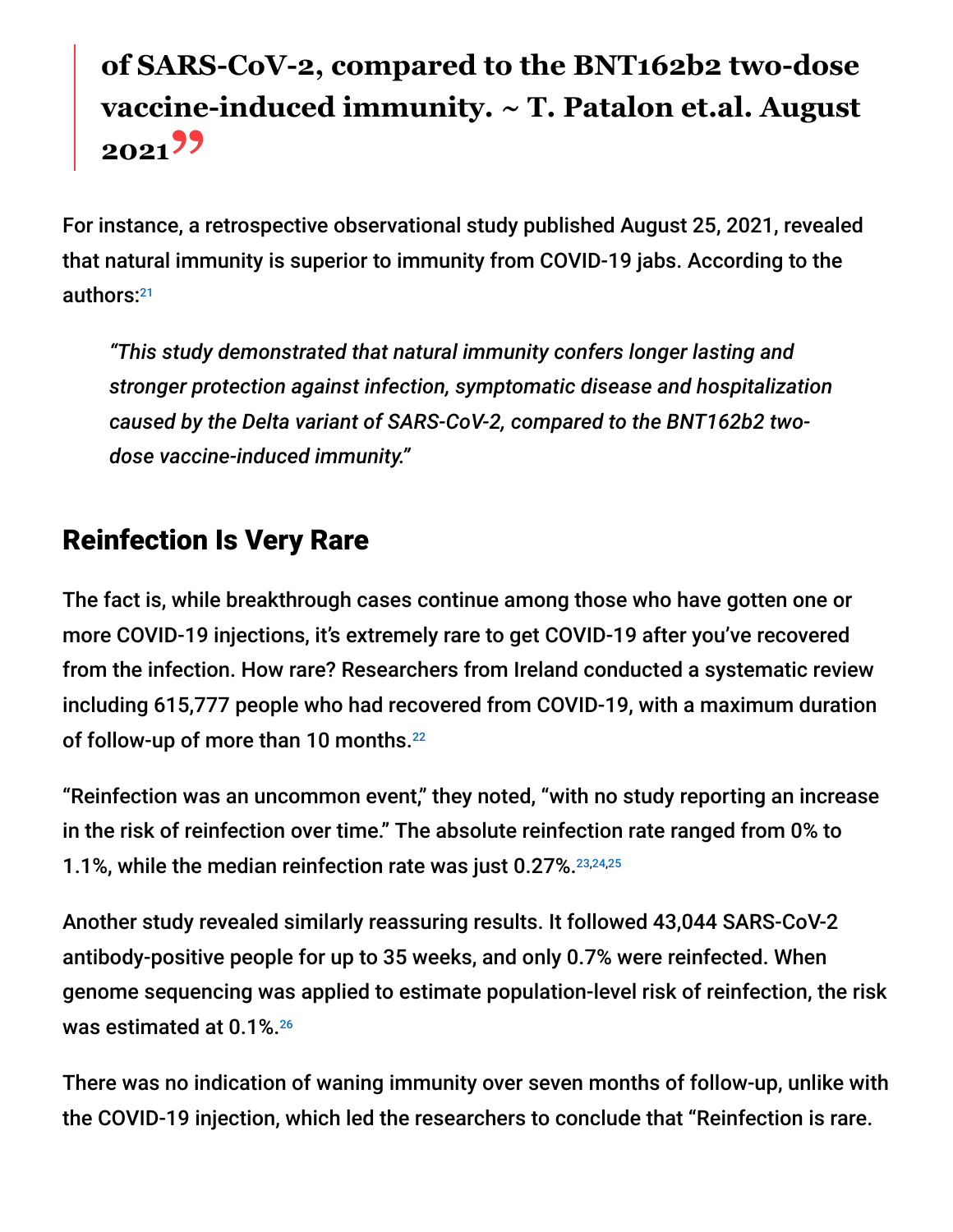Natural infection appears to elicit strong protection against reinfection with an efficacy >90% for at least seven months." 27

## All Risk for No Reward?

The purpose of informed consent is to give people all of the data related to a medical procedure so they can make an educated decision before consenting. In the case of COVID-19 injections, such data initially weren't available, given their emergency authorization, and as concerning side effects became apparent, attempts to share them publicly were suppressed.

In August 2021, a large study from Israel<sup>28</sup> revealed that the Pfizer COVID-19 mRNA jab is associated with a threefold increased risk of myocarditis, $^{29}$  leading to the condition at a rate of one to five events per 100,000 persons.<sup>30</sup> Other elevated risks were also identified following the COVID-19 jab, including lymphadenopathy (swollen lymph nodes), appendicitis and herpes zoster infection. 31

Dr. Peter McCullough, an internist, cardiologist and epidemiologist, is among those who have warned that COVID-19 injections are not only failing but putting lives at risk.<sup>32</sup>

According to McCullough, by January 22, 2021, there had been 186 deaths reported to the Vaccine Adverse Event Reporting System (VAERS) database following COVID-19 injection — more than enough to reach the mortality signal of concern to stop the program.

"With a program this size, anything over 150 deaths would be an alarm signal," he said. The U.S. "hit 186 deaths with only 27 million Americans jabbed." McCullough believes if the proper safety boards had been in place, the COVID-19 jab program would have been shut down in February 2021 based on safety and risk of death. $^{\rm 33}$ 

Now, with data showing no difference in rates of COVID-19 cases among the vaxxed and unvaxxed, it appears more and more likely that the injections have a high level of risk with very little reward, especially among certain populations, like youth.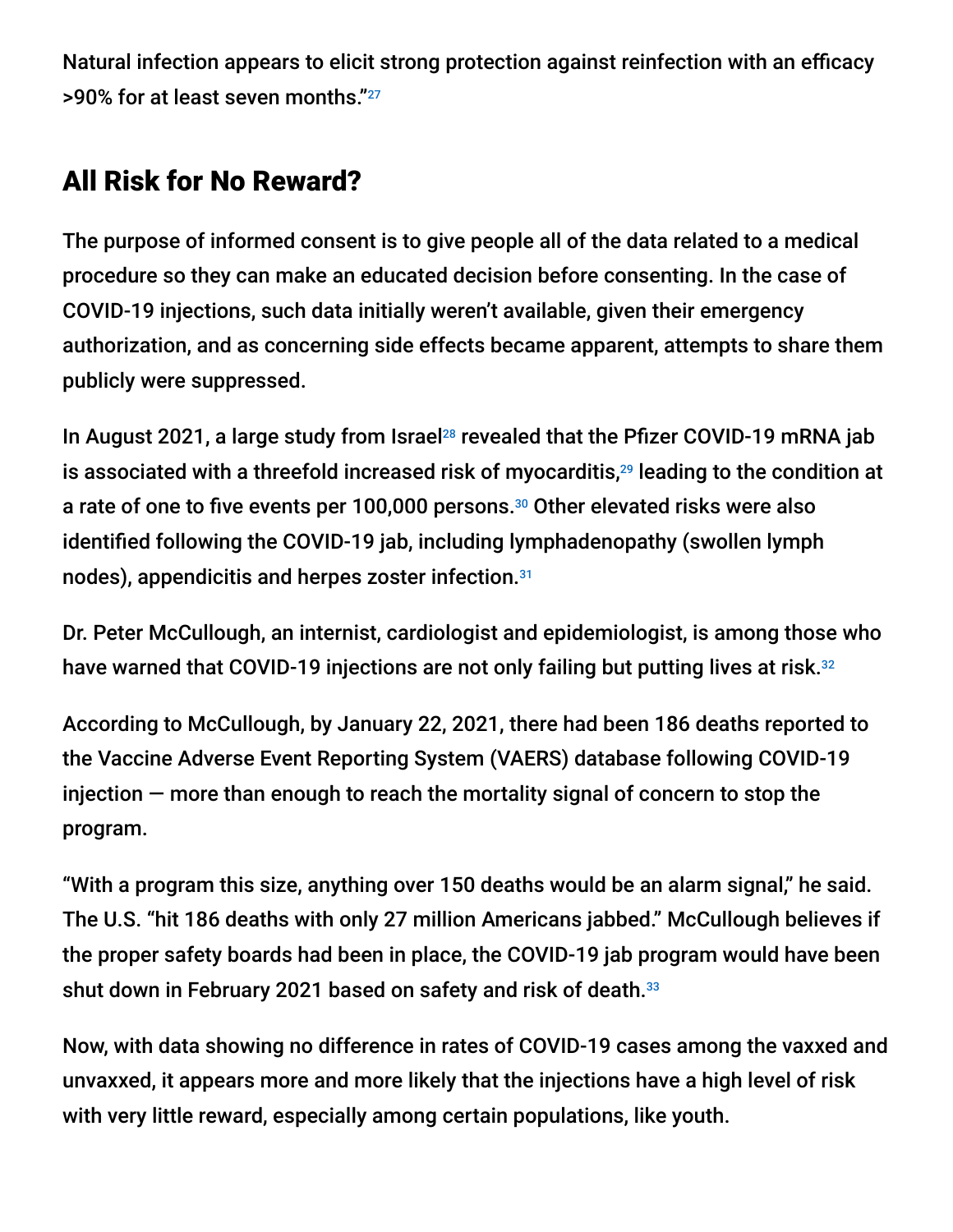### Mass Vaccination Drives Mutations

It's well-known that if you put living organisms like bacteria or viruses under pressure, via antibiotics, antibodies or chemotherapeutics, for example, but don't kill them off completely, you can inadvertently encourage their mutation into more virulent strains. Those that escape your immune system end up surviving and selecting mutations to ensure their further survival.

Many have warned about immune escape due to the pressure being placed upon the COVID-19 virus during mass vaccination, $34$  and according to one mathematical model, $35$ a worst-case scenario can develop when a large percentage of a population is vaccinated but viral transmission remains high, such as it is now. This is a prime scenario for the development of resistant mutant strains.<sup>36</sup>

At this point, COVID-19 injection failures and serious jab-related health risks are both apparent. We now also have data showing that having a high vaccination rate does nothing to lower COVID-19 incidence.

It might actually increase it slightly, as we're seeing in India. In Kerala, India, which boasts a 93% vaccination rate, more than half of all new COVID cases are fully vaccinated, as are 57% of COVID-related deaths. $37$  With all data pointing in the same direction, it's clear that COVID shots aren't the answer. As noted in the European of Journal of Epidemiology: 38

*"Stigmatizing populations can do more harm than good. Importantly, other nonpharmacological prevention efforts (e.g., the importance of basic public health hygiene with regards to maintaining safe distance or handwashing, promoting better frequent and cheaper forms of testing) needs to be renewed in order to strike the balance of learning to live with COVID-19 in the same manner we continue to live a 100 years later with various seasonal alterations of the 1918 Influenza virus."*

## If You're 'Vaccinated' You May Be High-Risk for COVID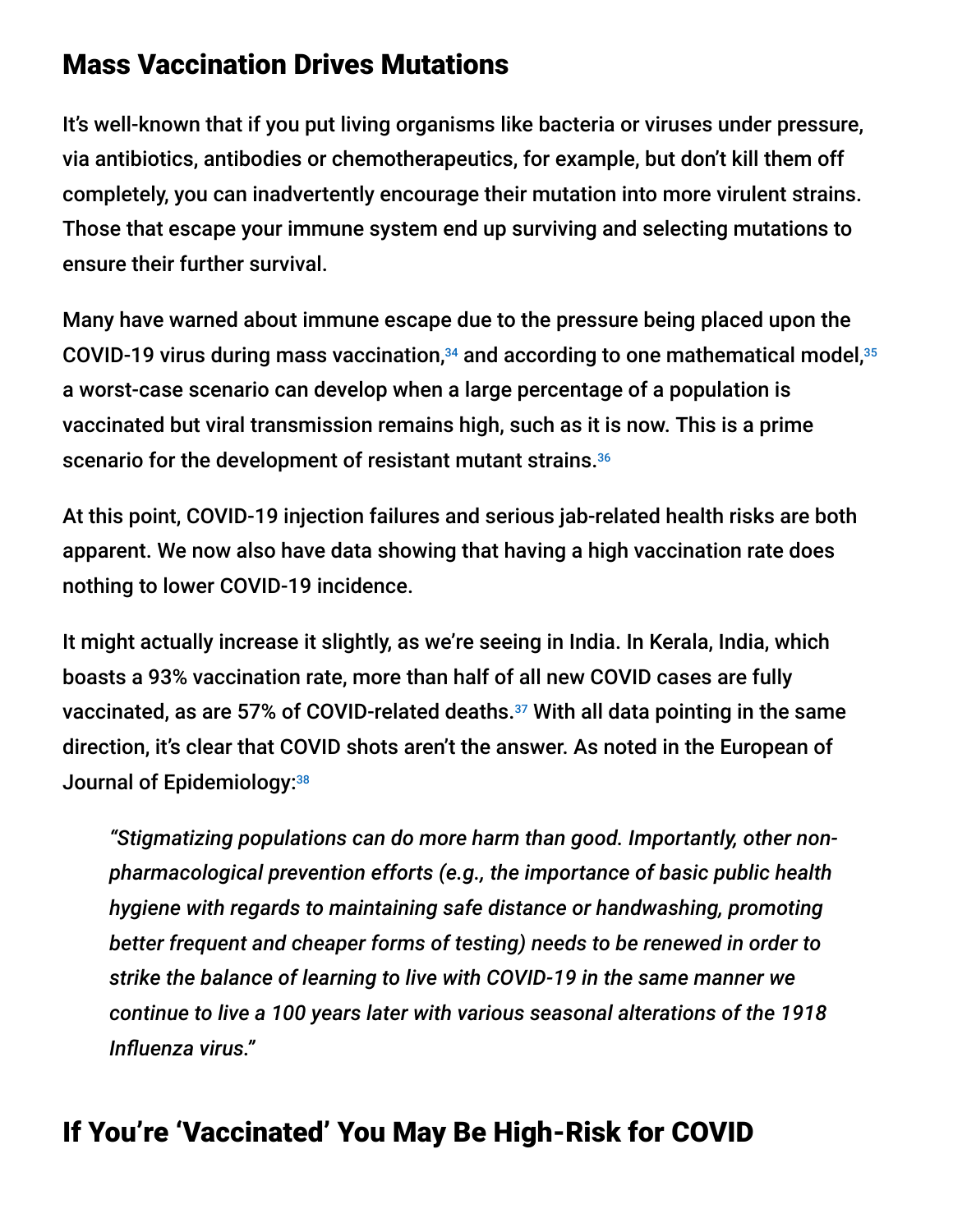As predicted from the very beginning of the mass vaccination campaign, we're now starting to see evidence of ADE, which makes people more prone to serious illness rather than less.

Even if your risk for ADE is small (and we have no data on prevalence as of yet), the data we do have suggest the shots aren't ending outbreaks, and indeed can't, end them, as it's the vaccinated who are facilitating the emergence of vaccine-evading variants. The real answer is natural herd immunity, as natural immunity protects against most variants and not just one.

To be on the safe side, I recommend considering yourself "high-risk" for severe COVID if you've received one or more shots, and implement known effective treatment at the first sign of a respiratory infection.

Options include the Zelenko protocol,<sup>39</sup> the MATH+ protocols<sup>40</sup> and nebulized hydrogen peroxide, as detailed in Dr. David Brownstein's case paper<sup>41</sup> and Dr. Thomas Levy's free ebook, "**[Rapid Virus Recovery](https://rvr.medfoxpub.com/)**." Whichever treatment protocol you use, make sure you begin treatment as soon as possible, ideally at first onset of symptoms.

#### **Sources and References**

- <sup>1, 4</sup> [Conservative Treehouse October 3, 2021](https://theconservativetreehouse.com/blog/2021/10/03/there-it-is-study-finds-predominance-of-antibody-resistant-sars-cov-2-variants-in-vaccine-breakthrough-cases-in-san-francisco-bay-area/)
- <sup>2, 5</sup> [medRxiv August 25, 2021, DOI: 10.1101/2021.08.19.21262139](https://www.medrxiv.org/content/10.1101/2021.08.19.21262139v1)
- <sup>3</sup> [YouTube Vejon Health Vanden Bosche and Robert Malone interview](https://www.youtube.com/watch?v=qP31cfD3YOY)
- <sup>6</sup> [Public Health England Technical Briefing 23, September 17, 2021](https://assets.publishing.service.gov.uk/government/uploads/system/uploads/attachment_data/file/1018547/Technical_Briefing_23_21_09_16.pdf)
- <sup>7, 8</sup> [Journal of Infection Letter to the Editor August 9, 2021](https://www.journalofinfection.com/article/S0163-4453(21)00392-3/fulltext)
- <sup>9</sup> [Sharyl Attkisson August 17, 2021](https://sharylattkisson.com/2021/08/study-why-so-many-vaccinated-people-are-getting-sick/)
- <sup>10</sup> [The Jerusalem Post October 7, 2021](https://m.jpost.com/health-and-wellness/coronavirus/antibody-levels-decrease-after-two-doses-of-pfizer-vaccine-study-681260/amp?__twitter_impression=true)
- 11, 12, 13 [NEJM October 6, 2021 DOI: 10.1056/NEJMoa2114583](https://www.nejm.org/doi/full/10.1056/NEJMoa2114583)
- $\bullet$ 14, 15, 16, 17, 18, 19, 20, 38 [European Journal of Epidemiology September 30, 2021](https://link.springer.com/article/10.1007/s10654-021-00808-7#Sec4)
- <sup>21</sup> [medRxiv August 25, 2021](https://www.medrxiv.org/content/10.1101/2021.08.24.21262415v1)
- <sup>22, 23</sup> [Rev Med Virol. 2021;e2260](https://www.ncbi.nlm.nih.gov/pmc/articles/PMC8209951/pdf/RMV-9999-e2260.pdf)
- <sup>24</sup> [The Blaze July 14, 2021](https://www.theblaze.com/op-ed/horowitz-israeli-government-data-shows-natural-immunity-from-infection-much-stronger-than-vaccine-induced-immunity#toggle-gdpr)
- <sup>25</sup> [News Rescue July 15, 2021](https://newsrescue.com/delta-variant-natural-immunity-700-greater-protection-than-shot-data-from-israeli-govt-shows/)
- <sup>26, 27</sup> [medRxiv January 15, 2021](https://www.medrxiv.org/content/10.1101/2021.01.15.21249731v1)
- <sup>28, 30, 31</sup> [The New England Journal of Medicine August 25, 2021](https://www.nejm.org/doi/full/10.1056/NEJMoa2110475?query=featured_home)
- <sup>29</sup> [MedPage Today August 25, 2021](https://www.medpagetoday.com/infectiousdisease/covid19vaccine/94213)  $\bullet$
- $32$  [BitChute, Episode 20 of Perspectives on the Pandemic: The Dangers of the Injections, August 26, 2021](https://www.bitchute.com/video/BxME0RDJ61S9/)